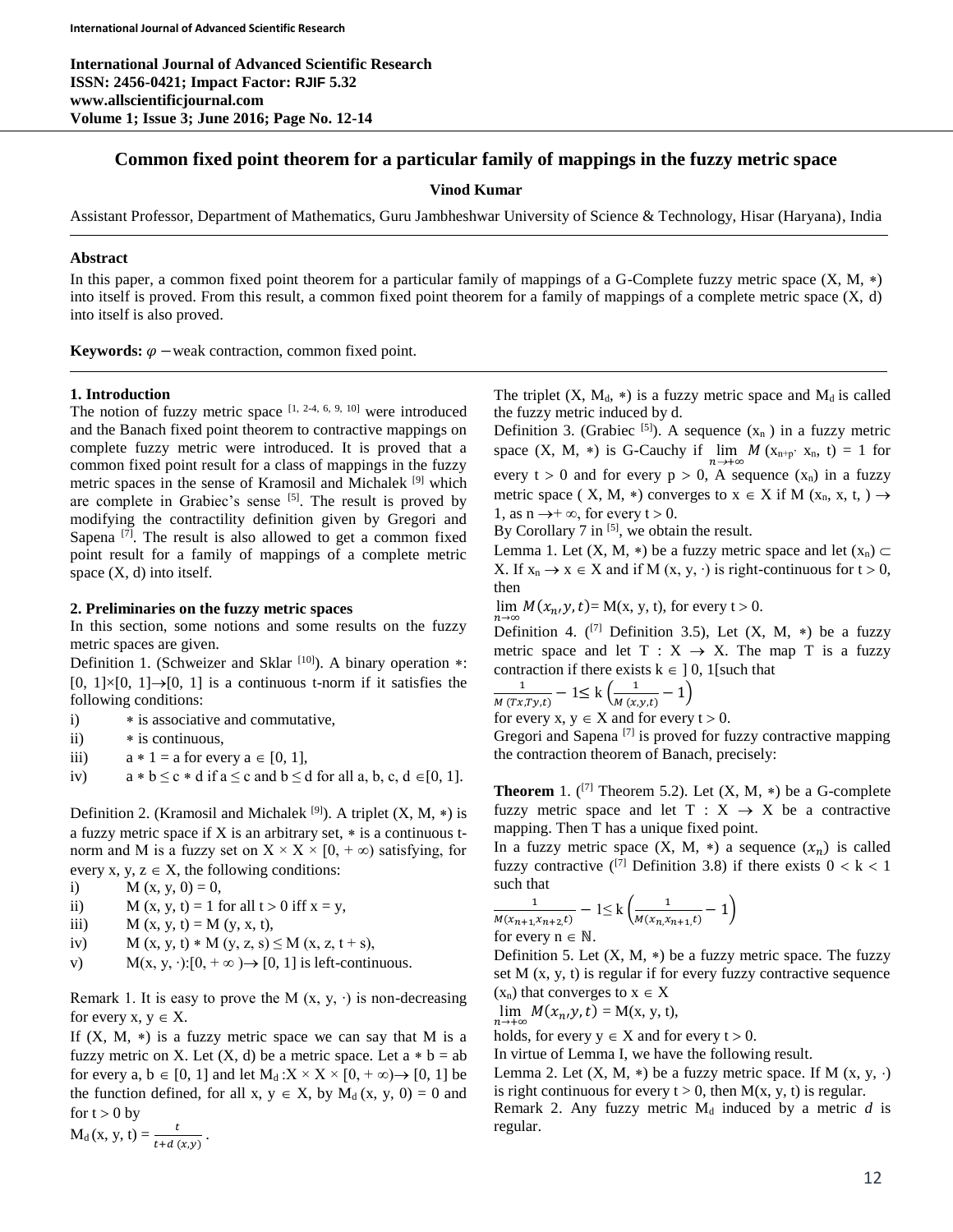**Theorem** 2.  $(12)$  Theorem 2) Let  $(X, M, *)$  be a G-Complete fuzzy metric space and let F be a family of mappings of X into itself. We suppose that:

i)  $M(X, M, t)$  is regular.

ii) there exists  $T \in F$  such that

$$
\frac{1}{M (Tx, Sy,t)} - 1 \leq a \left( \frac{1}{M (x,y,t)} - 1 \right) + b \left( \frac{1}{M (x,Tx,t)} - 1 \right) + c
$$
  

$$
\left( \frac{1}{M (y, Sy,t)} - 1 \right)
$$

for every  $S \in F$ , for every  $x \in X$  and  $y \in T(X)$  with a, b,  $c \in [0,$ 1) such that  $a + b + c < 1$ .

Then there exists a unique fixed point that is common to all the mapping of F.

## **3. The Main Results**

**Theorem 3.** Let  $(X, M, *)$  be a G-Complete fuzzy metric space and let F be a family of mappings of X into itself. We suppose that:

1.  $M(X, M, t)$  is regular

2. there exists  $T \in F$  such that

$$
\frac{1}{M(Tx, Sy,t)} - 1 \le a \max \left\{ \frac{1}{M(x,y,t)} - 1, \frac{1}{M(x,Tx,t)} - 1, \frac{1}{M(y, Sy,t)} - 1 \right\}
$$
\n(1)

for every  $S \in F$ , for every  $x \in X$  and  $y \in T(X)$  with  $a \in [0, 1)$ . Then there exists a unique fixed point that is common to all the mapping of F.

**Proof** Fix  $x \in X$  and Consider that sequence  $\langle x_n \rangle$  in X with  $x_n = T^n(x)$ 

The (1), for S = T, implies  
\n
$$
\frac{1}{M(x_{n+1, x_{n+2}, t)} - 1} \le a \max \left\{ \frac{1}{M(x_{n, x_{n+1}, t)} - 1}, \frac{1}{M(x_{n, x_{n+1}, t)} - 1} \right\}
$$
\nIf  $\frac{1}{M(x_{n+1, x_{n+2}, t)} - 1} \le a \left\{ \frac{1}{M(x_{n+1, x_{n+2}, t)} - 1} \right\}$   
\n $\Rightarrow M(x_{n+1, x_{n+2}, t}) = 1$  for every  $t > 0$ .  $\forall n \in N$ .  
\nAgain if  
\n
$$
\frac{1}{M(x_{n+1, x_{n+2}, t)} - 1} \le a \left( \frac{1}{M(x_{n, x_{n+1}, t)} - 1} \right)
$$
\nSo the sequence  $\langle x_n \rangle$  is contractive.  
\nBy induction, it follows that

$$
\frac{1}{M(x_n, x_{n+1}, t)} - 1 \le a^n \left( \frac{1}{M(x, x_{n}, t)} - 1 \right) \to 0 \text{ as } n \to +\infty
$$
  
Consequently  $M(x_n, x_{n+1}, t) \to 1$  for every  $t > 0$ .  
For a fixed P \in N, Consider

$$
M(x_n, x_{n+p}, t) \geq M(x_n, x_{n+1}, \frac{t}{p}) \qquad *...*
$$
  

$$
M(x_{n+1}, x_{n+2}, \frac{t}{p}) \to 1 \qquad *1 - 1
$$

 $M(x_{n+p-1}, x_{n+p}, \frac{c}{p}) \rightarrow 1 \cdot ... \cdot 1 = 1$ as n  $\rightarrow +\infty$ . And by definition the sequence  $\langle x_n \rangle$  is G-Cauchy. Since  $(X, M, *)$  is G-Complete. So this sequence  $\langle x_n \rangle$ 

converges  $y \in X$ . Now one can show that  $y = Ty$  i.e. y is fixed point of T as

$$
\frac{1}{M(Ty,Tx_{n,t})} - 1 \leq \text{ a max } \left\{ \frac{1}{M(y,x_{n,t})} - 1, \frac{1}{M(y,Ty,t)} - 1, \frac{1}{M(y,Ty,t)} - 1, \frac{1}{M(x_{n,t}x_{n+1,t})} - 1 \right\}
$$

Being the sequence  $\langle x_n \rangle$  contractive as  $n \to +\infty$ , it follows that

$$
\frac{1}{M(y, T, y, t)} - 1 \le a \left( \frac{1}{M(y, T, y, t)} - 1 \right)
$$
  
so. From this relation it follows that

for every  $t >$  $M(yTy, t) = 1$  for every  $t > 0$  and so  $y = T(y)$ .

To prove y = Sy, for every S \tF, by (1)  
\n
$$
\frac{1}{M(Ty, Sy,t)} - 1 \le a \max \left\{ \frac{1}{M(y,y,t)} - 1, \frac{1}{M(y,Ty,t)} - 1, \frac{1}{M(y, Sy,t)} - 1 \right\}
$$

from this, it follows that

1  $\frac{1}{M(y, Sy,t)} - 1 \le a \left( \frac{1}{M(y,s)} \right)$  $\frac{1}{M(y, S y, t)} - 1$ And so  $M(ySy, t) = 1$  for every  $t > 0$ . Consequently  $y = Sy$ .

Finally uniqueness follows as

Let  $z \in X$  be a common fixed point to all the mapping of the family F, by (1),

$$
\frac{1}{M(Ty,Sz,t)} - 1 \le a \max \left\{ \frac{1}{M(y,z,t)} - 1, \frac{1}{M(y,Ty,t)} - 1, \frac{1}{M(z,Sz,t)} - 1 \right\}
$$
  
\n
$$
\Rightarrow \frac{1}{M(y,z,t)} \le a \left( \frac{1}{M(y,z,t)} - 1 \right)
$$

Consequently  $M(y, z, t) = 1$ , for every  $t > 0$ . so that  $y = z$ .

If in theorem 3, consider a fuzzy metric  $M_d$  induced by a metric d, it follows that the following relative result a family of mappings defined in a complete metric space.

Corollary 1; Let  $(X, d)$  be a complete metric space and let F be a family of mappings of X into itself. We suppose that there exists  $T \in F$  such that

 $d(Tx, Sy) \le a \max \{d(x, y), d(x, Tx), d(y, Sy)\}\$ 

for every  $S \in F$ , for every  $x \in X$ . and  $y \in T(X)$  with  $0 \le a < 1$ . Then there exists a unique fixed point that is common to all the mappings of F.

#### **Remark**

If  $F = \{T\}$ . Then theorem (3), it follows that:-

Corollary 2. Let (X, M, ∗) be a G-Complete fuzzy metric space with M regular.

If the map T of X into itself is such that

$$
\frac{1}{M(Tx, Ty, t)} - 1 \le a \quad \max \quad \left\{ \frac{1}{M(x, y, t)} - 1, \frac{1}{M(x, Ty, t)} - 1 \right\}
$$

for every  $x \in X$  and  $y \in T(X)$  with  $0 \le a < 1$ . Then T has a unique fixed point.

#### **References**

- 1. Deng Zi-Ke. Fuzzy pseudometric spaces. J Math Anal Appl. 1982; 86:74-95.
- 2. Erceg MA. Metric spaces in fuzzy set theory. J Math Anal Appl. 1979; 69:205-230.
- 3. George A, Veeramani P. On some results in fuzzy metric spaces, Fuzzy Sets and Systems. 1994; 64:395-399.
- 4. George A, Veeramani P. On some results of analysis for fuzzy metric spaces, Fuzzy Sets and Systems. 1997; 90:365-368.
- 5. Grabiec M. Fixed points in fuzzy metric spaces, Fuzzy Sets and Systems. 1989; 27:385-389.
- 6. Gregori V, Romaguera S. Some properties of fuzzy metric spaces, Fuzzy Sets and Systems. 2000; 115:485-489.
- 7. Gregori V, Sapena A. On fixed-point theorems in fuzzy metric spaces, Fuzzy Sets and Systems. 2002; 125:245- 252.